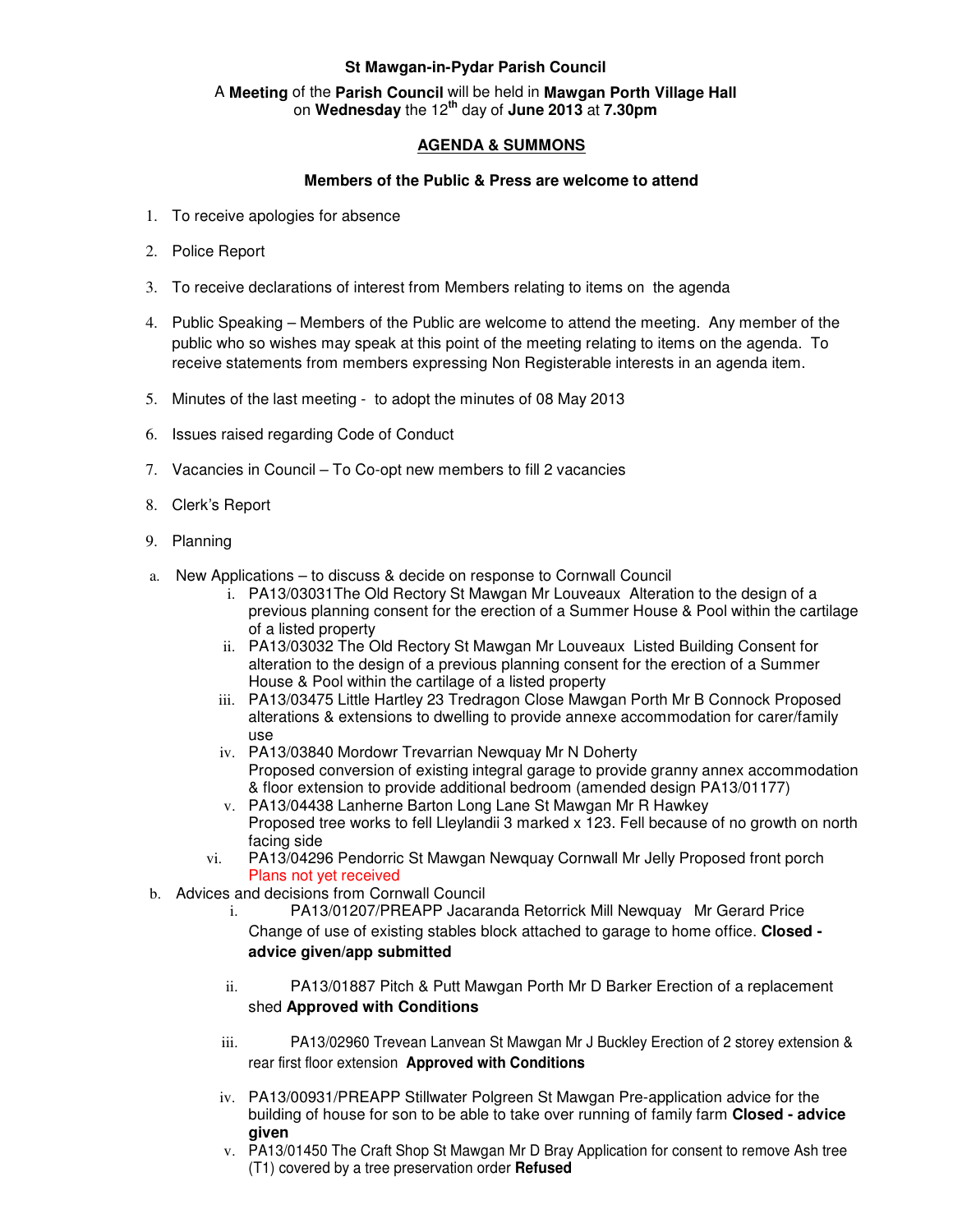- vi. PA13/01753 The Bowgie Trevarrian Mews Trevarrian Mr E Babski Proposed 2 storey extension & first floor extension to existing property **Approved with Conditions**
- c. To discuss Enforcement Issues To refer any new issues & updates
- d. Affordable Housing Survey
- e. Neighbourhood Planning
- 10. Public Conveniences
- 11. Menalhyl River To consider restocking the river with Salmon to celebrate  $50<sup>th</sup>$  anniversary of St Mawgan Angling Club- Joint venture PC & SWW
- 12. SWW –Update on water mains works
- 13. To appoint a representative to MPVH Committee
- 14. Amenity Area
	- a. Working Group Report- Circulated
	- b. Playground update including
		- i. ROSPA playground inspection report
		- ii. Plans for future
	- c. To approve new design for PG Hendy Memorial
	- d. To approve 2 kerbstones for K & J McKeown
	- e. To approve tablet for Lt Col. John Trehane Hamilton Gunning at closed churchyard
- 15. Beach & Environment
	- a. Working Group Report None Received
- 16. Transport & Rights of Way
	- a. Working Group Report Nothing to report
	- b. Footpath at Bolingey To decide action following receipt of CEC Badger Survey report
	- c. Airport Issues to feed back to Newquay Cornwall Forum
	- d. Parking issues outside community hall & chapel
- 17. Reports to receive reports from meetings
- 18. Accounts To approve payment of accounts
- 19. Code of Conduct / Standing Orders Review To decide whether to review
- 20. Superfast Broadband- To consider support for lobbying
- 21. Correspondence for information All circulated
	- a. CC- Localism Information Bulletins 17 & 23 May 2013
	- b. CALC The Week Issues 5 & 6
	- c. CALC Parish and Town Council Precepts (Referendums) Bill 2012-13
	- d. Cornwall RCC -Workshops: Local Landscape Character Assessment (LLCA)
	- e. Cornwall RCC- Workshops Inclusion Strategy for Cornwall
	- f. Cornwall AONB- Tir Teg May Newsletter
	- g. Forestry Commission Tree Health Event 03 & 04 June 2013